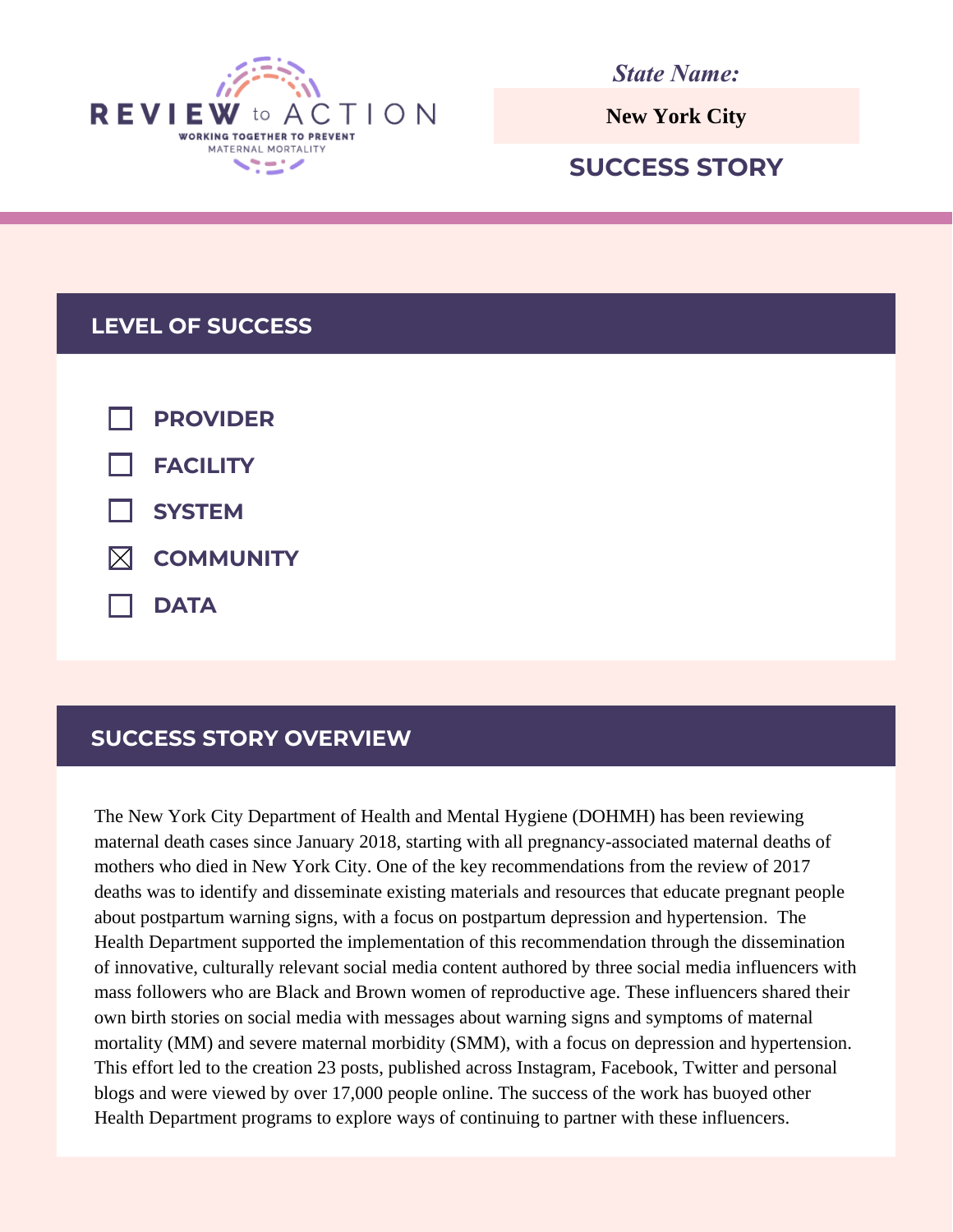#### *State Name:*

**New York City**

## **THE CHALLENGE**

During the M3RC's (Maternal Mortality and Morbidity Review Committee's) review of maternal deaths that occurred in NYC in 2016 and 2017, one common contributing factor to maternal death was lack of knowledge among patients about postpartum warning signs that resulted in failures and delays in seeking urgently needed care. Although the knowledge-gap was identified on the "patientand family-level" and "community-level," The Committee's recommendation was for a systems-level intervention: To identify and disseminate existing materials and resources that educate pregnant people about postpartum warning signs, with a focus on postpartum depression and hypertension (both of which were key contributing causes of the deaths).

**REVIEW** 

WORKING TOGETHER TO RREVEN

ACTION

## **THE SOLUTION**

The key recommendation to identify and disseminate existing materials and resources that educate pregnant people about postpartum warning signs, with a focus on postpartum depression and hypertension, was actualized through collaboration with three social media influencers with mass followers who are Black and Brown women of reproductive age. The influencers ranged from lifestyle bloggers to community-based doulas and produced online content across their social media channels on key maternal health warning signs, with a focus on indications of postpartum mood disorders and preeclampsia. Their unique online content was designed to reach community members digitally, in a nuanced, culturally relevant, and accessible format. Just as it is essential with in-person outreach to "meet people where they are at" (both literally at a convenient location, but also in a style and with a relatable approach), the same principles apply online. This innovative, community collaboration ultimately reached tens of thousands of followers in a more organic way that an institutional or clinical account would be able to.